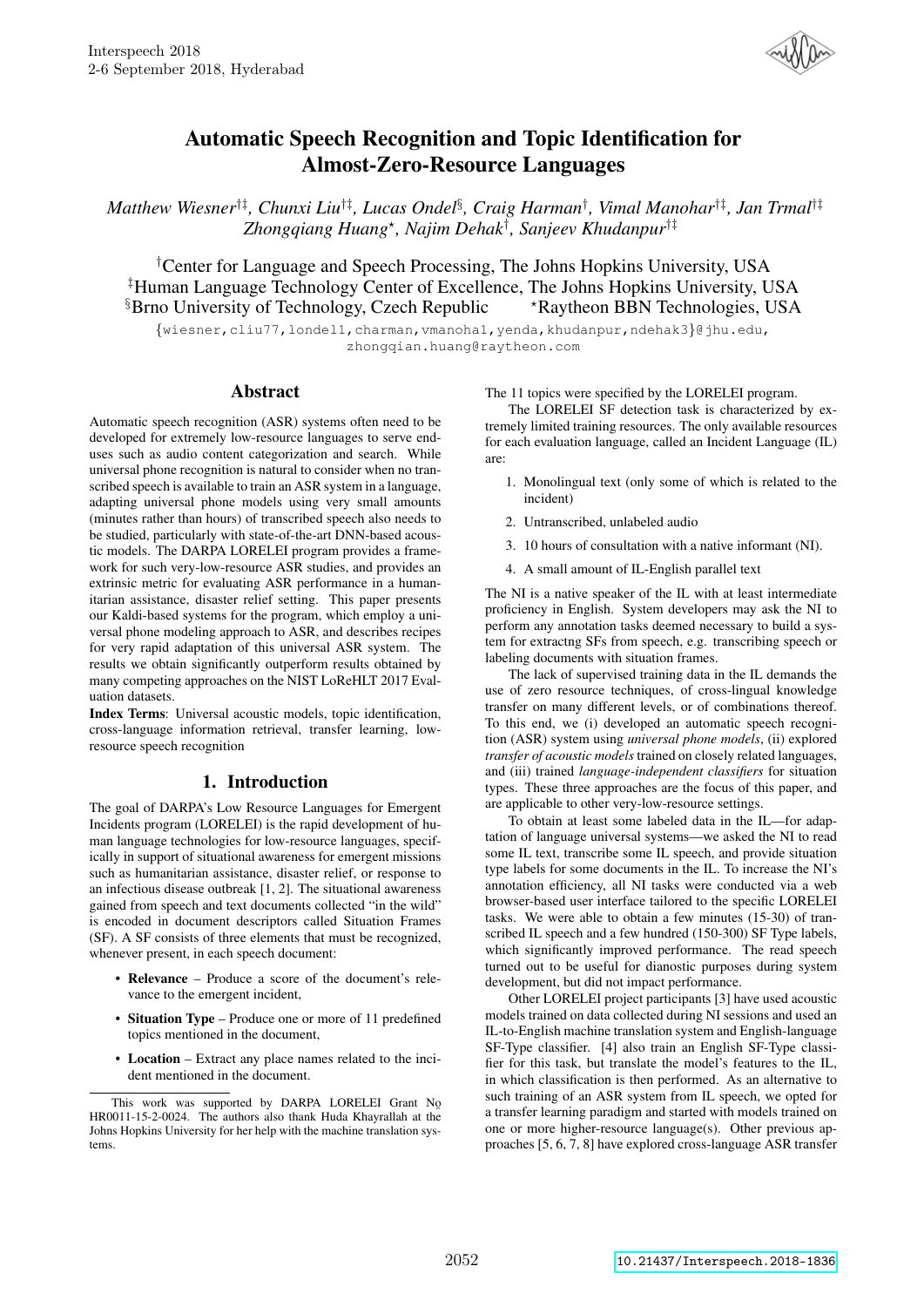

Figure 1: *Using the English SF-Type classifier to obtain adaptation/training data*

assuming shared phonemic representations, generally using the GlobalPhone corpus [9], while [10] examines multilingual training of a deep neural networks. Unlike these approaches, which had on the order of hours of target language speech, we are dealing with only minutes of adaptation speech.

In the remainder of the paper we describe the general system and its primary components. We describe the universal phone set ASR and language agnostic SF-Type classifier developed. Finally, we show results from the evaluation and analyze the extent to which adaptation of various components (using the data elicited from the NI) improves SF-Type task performance.

# 2. General System

For the NIST LoReHLT 2017 evaluation the two ILs were Tigrinya (IL5) and Oromo (IL6). Both languages are spoken primarily in the Horn of Africa and are related to varying degrees to Amharic. For each IL two sets of audio data are provided: the development set called set0 Speech, and the evaluation set called setE Speech. The audio data consists of audio stories segmented into audio clips lasting no more than 2 minutes. For instance, the set0 Speech for IL5 consists of 83 audio stories segmented into 1323 audio clips; the setE Speech for IL5 consists of 116 audio stories segmented into 1095 audio segments. We refer to these audio clips as speech documents.

In our approach, we first convert the speech documents into sequences of tokens. The tokens can be words in the IL, or English translations of these words produced by a cascade of IL ASR and IL-to-English machine translation (MT). They can also be phone-like units discovered via acoustic unit discovery (AUD) [11, 12] or word-like units discovered via unsupervised term discovery (UTD) [13].

We then select audio documents for transcription and/or SFtype annotation in order of their estimated informativeness. After the NI has transcribed or annotated these documents, the transcriptions are used to adapt the ASR system and the SF-type annotations are added into the pool of training examples for the English SF-Type classifier. See Fig. 1. Additionally, the labeled documents can be used to train three IL specific classifiers on the AUD, UTD, and IL word tokenizations of labeled set0 Speech audio documents respectively. In this way each tokenization scheme has a corresponding classifier capable of producing SF-Type scores for audio documents.

Finally, for each of the four tokenizations of audio documents from setE, we use the corresponding SF-Type classifiers to produce SF-Type scores. Our final SF-Type scores are obtained as a weighted linear combination of the scores from the four different SF-Type classifiers. See the Fig. 2

#### 2.1. Data Selection

The selection procedure described above relies heavily on English translations of the IL words. Each IL document can be



Figure 2: *SF-Type classification process*

classified using an English-language SF-Type classifier, trained in advance using only data from other languages. More precisely, we produce an SF-Type score for each document using the English-language SF-Type classifier. We then select the documents with the highest scores from each SF-Type to present to the NI for labeling (correcting) and/or transcription. We found that our data selection method outperforms random selection.

# 3. Automatic Speech Recognition

The two main obstacles to building ASR in the IL are training the acoustic models with little or no transcribed data and creating a suitable pronunciation lexicon.

### 3.1. Acoustic Models

The NI sessions are too short to collect enough data to train IL acoustic models from scratch. Hence, we depend on preexisting speech corpora to train acoustic models. All ASR systems were built using Kaldi [14]. We investigate acoustic model transfer from models trained on a single related language, as well as models trained on many unrelated languages.

In both methods of acoustic model transfer, some ad-hoc manual work may be required to map extra phones from one language to another. It is then possible to rebuild the ASR decoding graph by providing both an IL pronunciation lexicon and IL language model (LM). In both cases, a small amount of transcribed data can be used for subsequent acoustic model adaptation.

#### *3.1.1. Universal Phone Set ASR*

We refer to the transfer of acoustic models trained on many languages sharing a common phonemic representation as universal phone set ASR. Our approach is similar to [8]. We use a selection of 10 BABEL languages for training, 7 of which were chosen as in [8], with 3 more chosen arbitrarily (Guarani, Mongolian, Dholuo). Diphthongs and triphtongs are split into their constituent phones to reduce the number, and enforce sharing, of phonemes. Also, as in [8], we standardize the representation of tone (tonal trajectory) across all training languages. The final acoustic models are time-delay neural networks (TDNNs, [15]) trained using the LF-MMI criterion ([16]).

*3.1.2. Acoustic Model Adaptation*

We used a weights transfer approach for model adaptation from source to target language using transcribed data collected during the NI sessions. We used the same method that was used in [17].

#### 3.2. Pronunciation Lexicons and Language Models

We bootstrapped the lexicon using a G2P trained on a seed lexicon derived from the provided resources. For IL5 (Tigriyna) the seed was a dictionary of words with IPA pronunciations, and for IL6 (Oromo) the seed was an approximate graphemeto-phoneme map.

The vocabulary (word list) was generated from the provided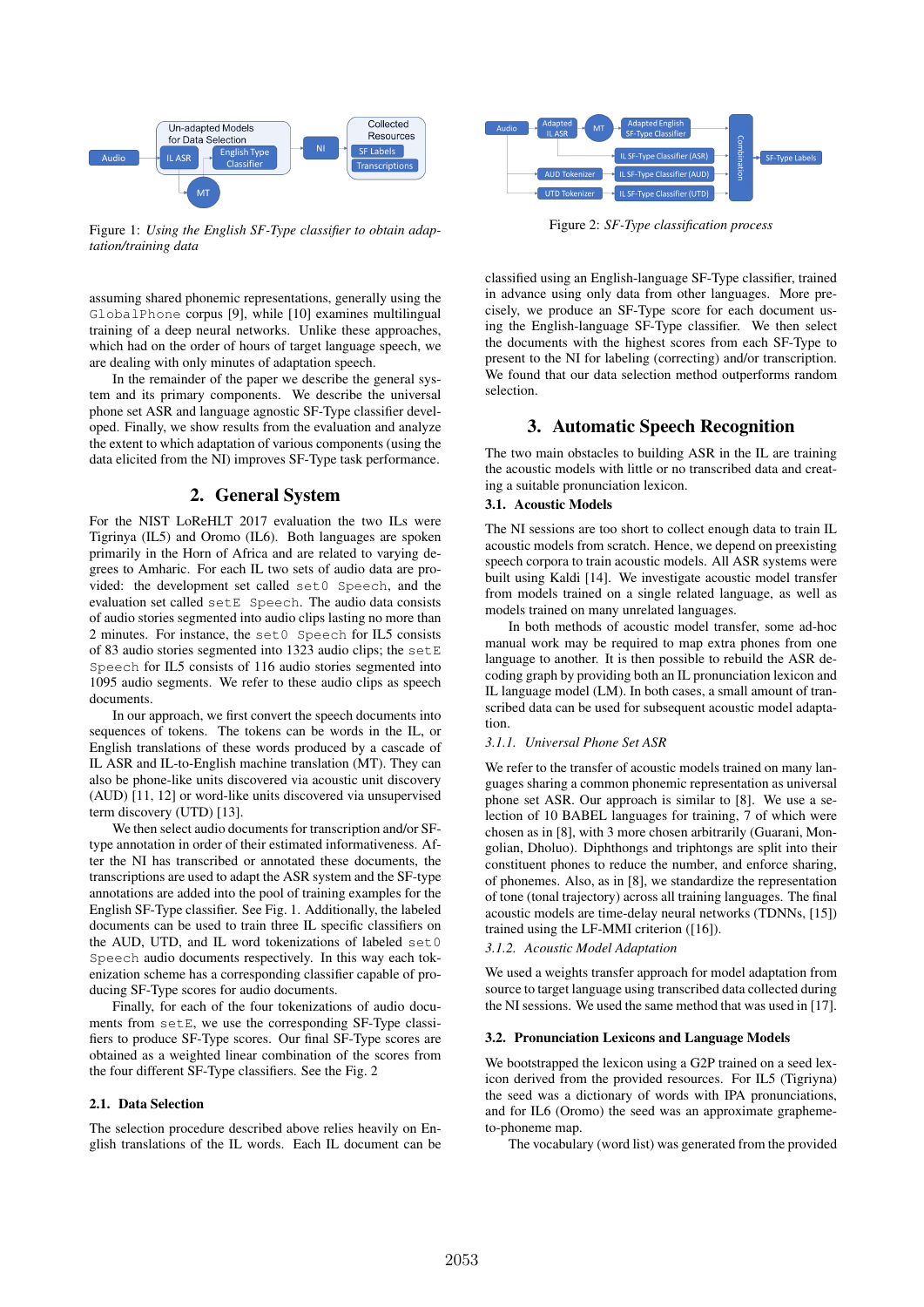monolingual text. We (re)normalized the text according to IL specific punctuation rules. Additional sources of words were the bilingual gazetteer, transcripts obtained during the NI sessions, and any provided dictionaries. The LM was trained on the same text. LM hyper-parameters were chosen to minimize perplexity on a held-out set (small subset of the monolingual text not used for LM training).

# 4. Situation Frame Type Classifiers

We use two different approaches for Situation Frame classification. The first, based on IL tokenizations, requires SF-Type labels obtained during the NI sessions, but no IL MT. The second is a cross-lingual approach based on English tokenizations, requiring machine translation, but no IL SF-Type labels.

## 4.1. IL Classifier

After we tokenize the speech (see section 2) we represent each speech document as a bag-of-words on unigram or  $n$ -gram occurrence counts of the tokens. Each vector is then scaled by the inverse document frequency (IDF) and normalized to  $\mathcal{L}^2$  norm unit length.

For each SF type, a single classifier is trained as in [18]. Specifically, we use a set of 11 SVMs (Support Vector Machine classifiers), one for each type, trained on the bag-of-words features. We used stochastic gradient descent (SGD) based linear SVMs with hinge loss and  $\mathcal{L}^2$  norm regularization [19, 20]. The SF-Type labels used for classifier training were obtained during the NI sessions.

#### 4.2. English Classifier

If no IL SF-type labels are available we can still leverage the existing speech corpora of other development languages, which are annotated for SF-Type, in order to train a universal SF-Type classifier. For each development language<sup>1</sup>, we can construct an ASR system using existing ASR training data, transcribe the documents and translate the transcripts to English. After that, a single SF-Type classifier can be trained on the combined data.

In our system, we translate each word into its four most likely English translations according to the probabilistic bilingual translation table employed in the MT system that was developed for a separate LoReHLT MT evaluation. The translation table is derived from the provided parallel training data with words aligned automatically by the GIZA++ [21] and Berkeley aligner [22]. In addition to using the training data provided for the evaluation, native informants were also consulted (independently under the MT effort) to produce hundreds of parallel sentences and word translation pairs that are used in training to increase the coverage of the MT system.

We then produce bag-of-words features over English words. If or when the SF-type labels of some IL documents become available, we can simply add these into the training data.

# 5. Experiments

Table 1 summarizes the resources collected during the NI sessions. We use this data to adapt the systems described in sections 3 and 4. The labeled documents were used to train the IL SF-Type classifiers on UTD, AUD, and ASR tokenizations. We performed AUD as described in [11], but with two major modifications. First, the HMM model was embedded in a neural

Table 1: *Overview of resources gathered during the NI sessions*

|       | Read    |         | Transcribed Labeled documents |
|-------|---------|---------|-------------------------------|
| IL 5  | 20 mins | 27 mins | 159                           |
| II 6. | 31 mins | 18 mins | 364                           |

network generative model, known as Variational AutoEncoder (VAE) [23]. Second, the model was initially trained supervisedly on a subset of the BABEL Amharic training data. For both incident languages, the model (VAE-HMM) was re-trained unsupervisedly. We performed both AUD and UTD on multilingual TDNN-based bottleneck features [18] of audio segments corresponding to speech. The segments were obtained from a DNN-based speech activity detection system that segmented audio into speech and silence. We also processed only speech segments when decoding the adapted IL5 ASR as this gave a slight improvement in performance.

For both IL5 and IL6 we treated Amharic as the related language and we trained a TDNN-LSTM system on the BA-BEL Amharic corpus. We generated triphone alignments as in 3.1.1. Our final IL5 system used the Amharic ASR, though we later found the adapted Universal model performed better. Our final IL6 system used the universal phone set ASR. Both systems were adapted using the collected transcribed speech. An adapted English SF-Type classifier for each language was trained by including all collected SF-type labels in the specific language. We used the read speech to evaluate the quality of both adapted and unadapted ASRs in both languages, as shown in table 2. Systems were evaluated on the setE Speech in two layers: the *Relevance* layer (to separate the documents with at least 1 SF from non-relevant documents with zero SF present), and *Type* layer (to detect all present SF types), using average precision (AP, equal to the area under the precisionrecall curve). More evaluation metric details can be found in [2].

Table 2: *ASR Impact on SF-type Detection*

| ASR                        | SF-Type | SF-Relevance | WER  |
|----------------------------|---------|--------------|------|
| IL5 Universal              | 0.22    | 0.44         | 75.9 |
| IL5 Related                | 0.26    | 0.46         | 68.5 |
| IL5 Adapt Related          | 0.34    | 0.54         | 53.7 |
| <b>IL5 Adapt Universal</b> | 0.35    | 0.54         | 51.6 |
| IL6 Universal              | 0.34    | 0.73         | 63.0 |
| IL6 Related                | 0.35    | 0.74         | 47.9 |
| IL6 Adapt Related          | 0.37    | 0.77         | 44.4 |
| <b>IL6 Adapt Universal</b> | 0.37    | 0.77         | 39.8 |

Table 3 shows the performance of our final submission systems. All ASR systems are adapted, and ASR+MT refers to the system using the English SF-Type classifier described in section 4.2.

Table 3: *IL5 and IL6 Final Results*

|                 | IL5     |              | IL 6    |              |
|-----------------|---------|--------------|---------|--------------|
| Method          | SF-Type | SF-Relevance | SF-Type | SF-Relevance |
| $ASR+MT$        | 0.34    | 0.54         | 0.37    | 0.77         |
| ASR             | 0.26    | 0.56         | 0.38    | 0.76         |
| <b>AUD</b>      | 0.11    | 0.41         | 0.34    | 0.80         |
| UTD             | 0.10    | 0.44         | 0.27    | 0.76         |
| <b>Combined</b> | 0.35    | 0.58         | 0.41    | 0.80         |

<sup>&</sup>lt;sup>1</sup>Turkish (LDC2016E109), Arabic (LDC2016E123), Spanish (LDC2016E127), and Mandarin (LDC2016E108)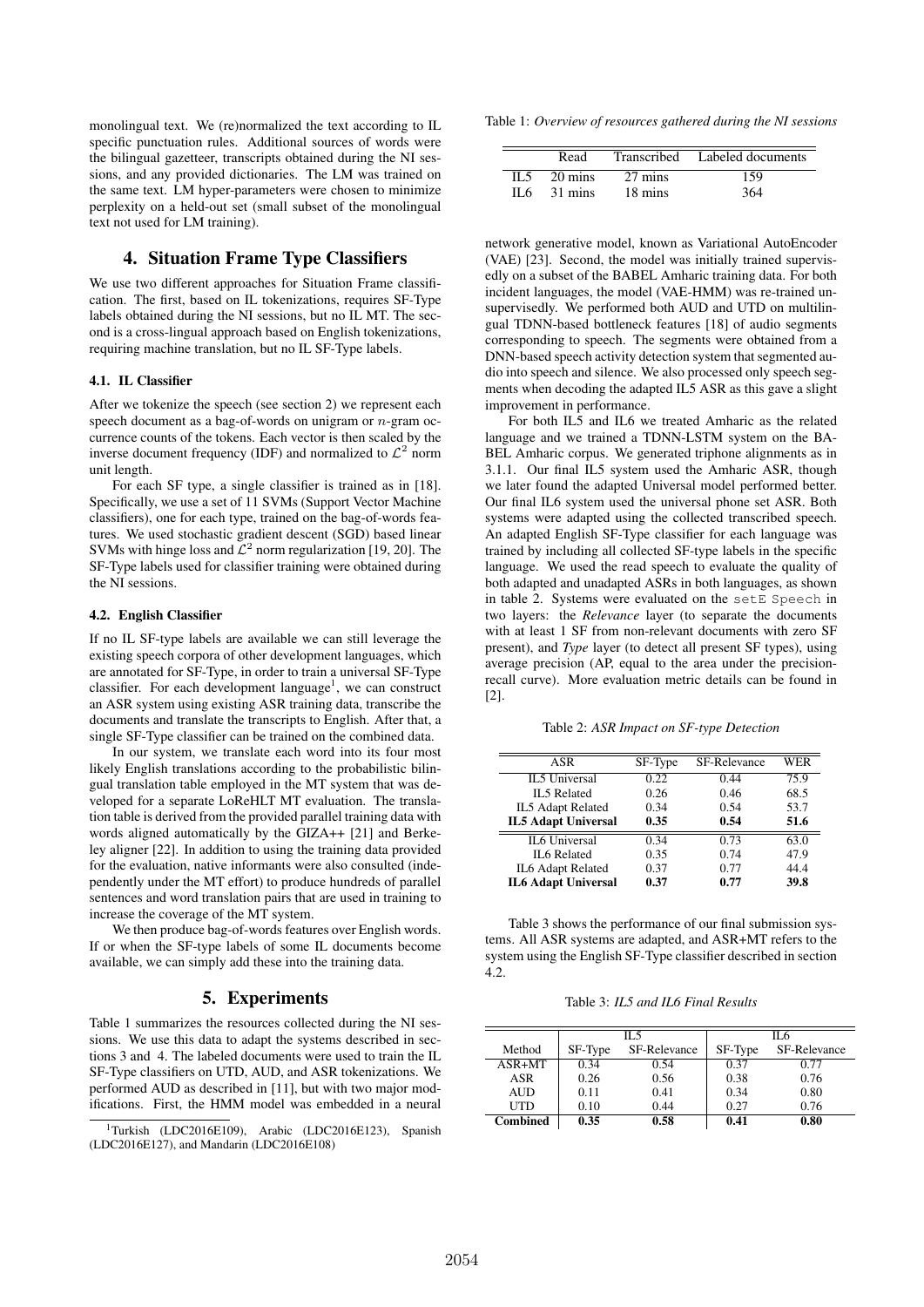# 5.1. ASR Adaptation

Table 2 compares the performance of the related-language and the universal phone set ASR before and after adaptation. ASR adaptation on the 15-30 min of collected transcribed speech improves SF-type classification modestly. Furthermore, WER seems to track SF-type classification, which supports the utility of the SF-type task as an extrinsic measure of ASR performance. We also see that the universal phone set ASR has a similar WER to the adapted related language ASR when adapted on only 15-30 min of transcribed speech.

While ASR adaptation resulted in large gains in IL5 (59% SF-Type, 23% SF-Relevance relative improvement), it helped only marginally in IL6 despite similar WER gains in both languages. Possible explanations are the smaller amount of IL6 adaptation data collected and/or MT quality (BLEU-4 0.16 vs. BLEU-4 0.09 for IL5/6 respectively).

### 5.2. Classifier Adaptation

The English SF-Type classifier was the best performing system (see row 1 of table 3). For IL5, it was the best performing system by a wide margin, indicating that SF-Type labels derived from datasets from other languages can be extremely beneficial. We also examined how using the SF-Type labels from other languages affects performance. Table 4, shows how including various types of labels in training impacts performance.

Table 4: *IL SF-Type labels impact on SF-Type Classifiers. Adapted ASR, is the ASR used in the evaluation. MT is the ILto-English MT described in 4.2 using SF-Type labels (*∼ *3000) from other languages. Labels refers to IL specific labels collected from the NI.*

|                                                                 | IL 5 |  | IL 6                                                                          |      |
|-----------------------------------------------------------------|------|--|-------------------------------------------------------------------------------|------|
| System                                                          |      |  | $\vert$ Type Rel $\vert$ SF-Type Rel                                          |      |
|                                                                 |      |  |                                                                               |      |
| Adapted ASR + MT + No Labels $\vert 0.26 \, 0.46 \vert \, 0.19$ |      |  |                                                                               | 0.73 |
| Adapted ASR + Labels                                            |      |  | $\begin{array}{ c c c c c c } \hline 0.26 & 0.56 & 0.38 \\\hline \end{array}$ | 0.77 |

We note that using the English SF-Type classifier trained only on the combined set of 3000 SF-Type labels from the development languages (row 2 of table 4) yields similar performance in IL5 as training an IL SF-Type classifier (row 3 of table 4) on only 159 IL specific SF-Type labels. While the English SF-Type classifier performed significantly worse on IL6 results (row 2 of table 4), we believe that the English SF-Type classifier trained on labels from other languages can match the performance of an IL-specific SF-Type classifier. However, adding the IL specific SF-Type labels to the English SF-Type classifier training data always improves performance (rows 1,3 of table 4).

To demonstrate the value of IL specific SF-Type labels we performed the following experiment on the setE Speech ground truth SF-Type labels of both IL5 and IL6. For each language, and each of 6 tokenizations (see Fig. 3) we trained IL specific SF-Type classifiers, varying the number of SF-Type labels used in training. We split the setE Speech of each language into 10 folds and measured the performance, by 10-fold cross validation, of each SF-Type classifier trained on between 1 and 9 folds worth of labels. Figure 3 shows the results of this experiment.

We see from figure 3 that IL5 and IL6 SF-Type classifiers trained on the same number of IL SF-Type labels perform similarly for AUD, UTD and unadapted ASR tokenizations; the IL6



Figure 3: *IL5,6 SF-Type Classifier performance as a function of the number of SF-Type labels in training. The vertical dotted line shows the number of SF-Type labels collected from the NI in Tigrinya (IL5). The vertical dashed line shows the number of SF-Type labels collected in Oromo (IL6). Since the SF-Type labels used are from* setE Speech*, there is a small discrepancy in type and relevance scores compared to the evaluation results.*

AUD and UTD systems likely outperformed the corresponding IL5 systems because we collected more IL6 specific SF-Type labels. Collecting more IL specific SF-Type labels always helps performance. We also see in IL5 that adding 159 SF-Type labels to training (∼ 2h NI time) is comparable to ASR-adaptation on 27 min of transcribed speech (∼ 6h NI time).

### 6. Conclusions

This paper presents an SF-Type classification system of speech documents used in the LoReHLT 2017 evaluation. The system combines universal acoustic modeling, IL-to-English machine translation (MT) and an English-language topic classifier. This combination requires no transcribed speech in the evaluation language, leading to near language-agnostic operation. We demonstrated that adaptation on a small amount of transcribed speech yields modest improvement in SF-type classification. However, with enough IL specific SF-Type labels, an MT-free system can achieve the same performance.

Finally we must consider that the intrinsic value of ASRbased systems lies in the semantically meaningful tokenization they produce. Using ASR-based systems opens up a promising venue of research directed towards detecting names of people and places in speech. This can be formulated as a keyword search task using word-based search [24, 25], phonetic-based search, or a fusion of the two [26].